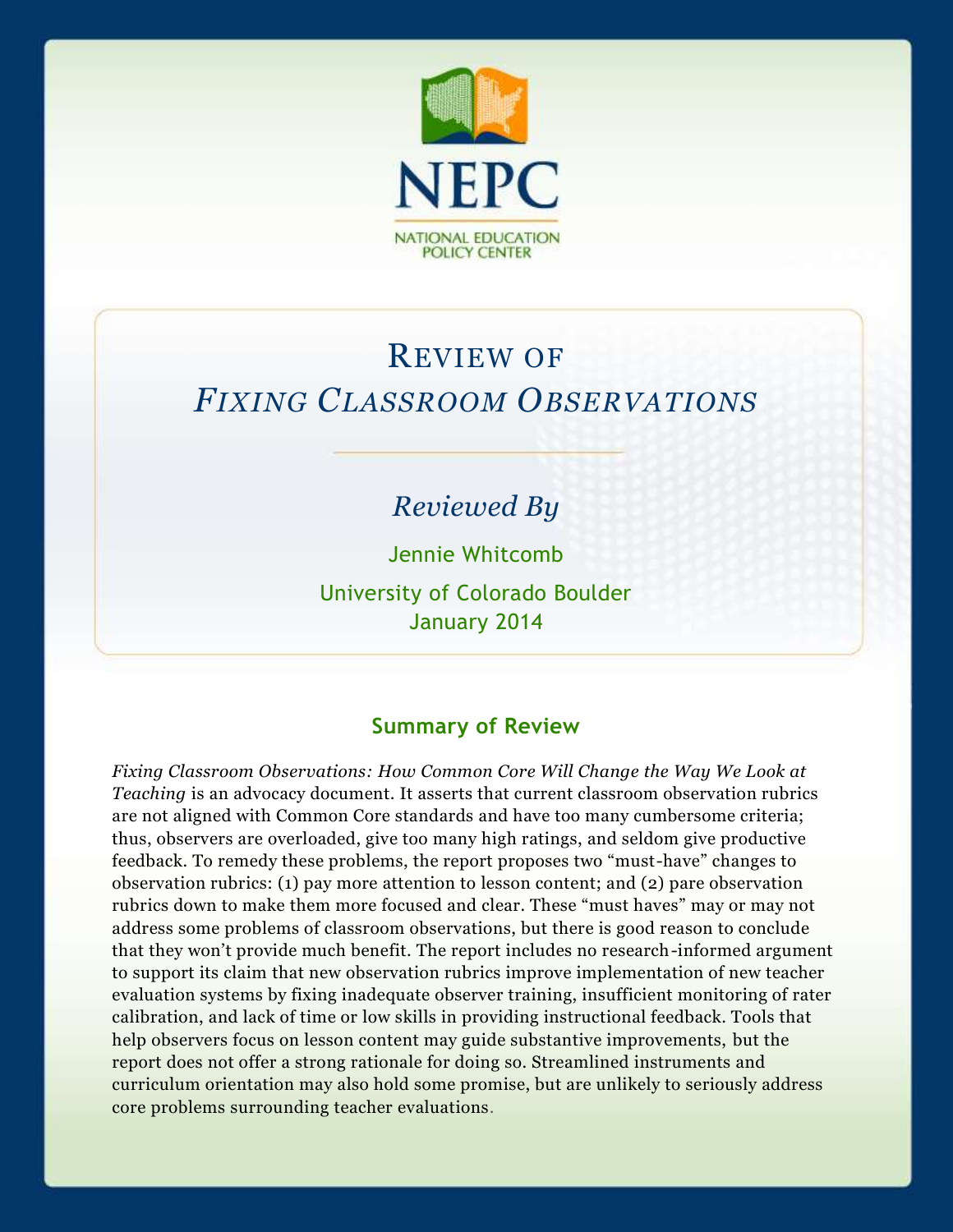#### **Kevin Welner**

*Project Director*

#### **William Mathis**

*Managing Director*

#### **Erik Gunn**

*Managing Editor*

#### **National Education Policy Center**

**School of Education, University of Colorado Boulder, CO 80309-0249 Telephone: (802) 383-0058**

**Email: NEPC@colorado.edu http://nepc.colorado.edu**

**Publishing Director: Alex Molnar**



*This is one of a series of Think Twice think tank reviews made possible in part by funding from the Great Lakes Center for Education Research and Practice. It is also available at [http://greatlakescenter.org.](http://greatlakescenter.org/) The material as long as NEPC and its author(s) are credited as the source. For inquiries about commercial use, please contact NEPC at nepc@colorado.edu.*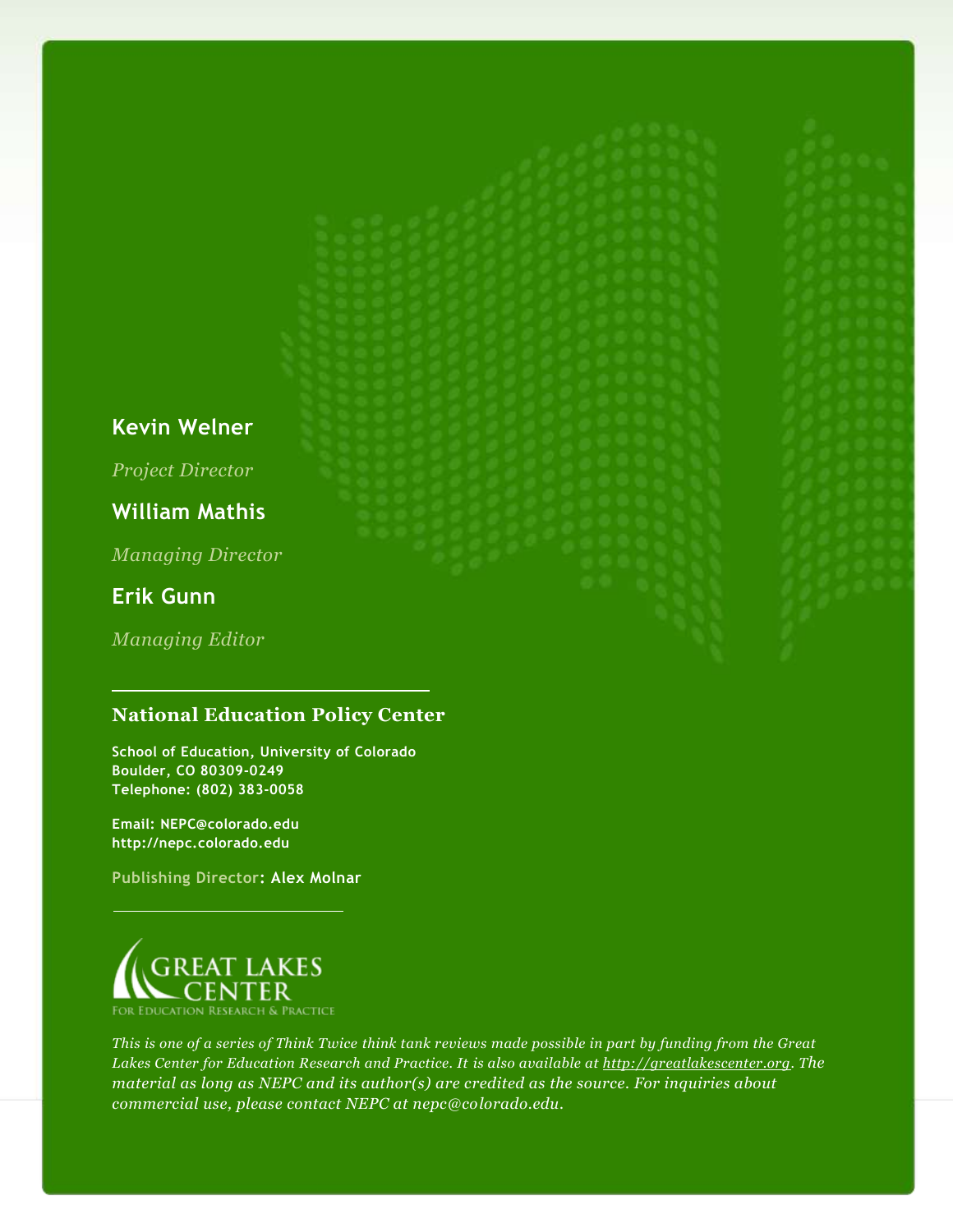## REVIEW OF *FIXING CLASSROOM OBSERVATIONS*

*Jennie Whitcomb, University of Colorado Boulder*

#### **I. Introduction**

Many states and school districts are in the midst of implementing two extensive reform mandates: Common Core and new teacher evaluation systems. Common Core standards have been promoted and adopted on the grounds that clearly framed high expectations will raise the level of rigor in US schools. <sup>1</sup> The overhaul of teacher evaluation systems, driven largely by federal Race to the Top competitive-grant criteria, is predicated on the notion that teacher appraisal needs to be more systematic and rigorous, and that it needs to explicitly take student performance into account. <sup>2</sup> The fundamental assumption driving both efforts is that student learning, as measured on standardized test scores, is the most important indicator of school and teacher effectiveness.

In the report *Fixing Classroom Observations: How Common Core Will Change the Way We Look at Teaching,* TNTP extends its recent efforts to reshape teacher evaluation systems. <sup>3</sup> By partnering with Student Achievement Partners, <sup>4</sup> a non-profit dedicated to providing supports for schools and teachers to implement the Common Core, TNTP seeks to influence the next generation of classroom observation rubrics by creating new observation criteria focused on whether Common Core content is being taught and by streamlining observation rubrics to make them easier for observers to use.

Both Common Core standards and new teacher evaluation systems exert pressure to standardize teaching practice in particular ways. This review does not take up whether the Common Core is the right or best set of content standards for US children and youth, but acknowledges this is contested terrain.<sup>5</sup> With regard to improving classroom observation tools, the report highlights several documented challenges those implementing systematic, high-quality classroom observations must address. <sup>6</sup> Its two recommendations have potential to improve implementation of Common Core and teacher evaluation systems, but there is no research evidence that the strategies suggested will "fix classroom observations." Improving observer training, monitoring calibration, and providing necessary time in school schedules to both conduct adequate observations and provide sound feedback may hold greater promise for improving teachers' instruction and students' learning experiences.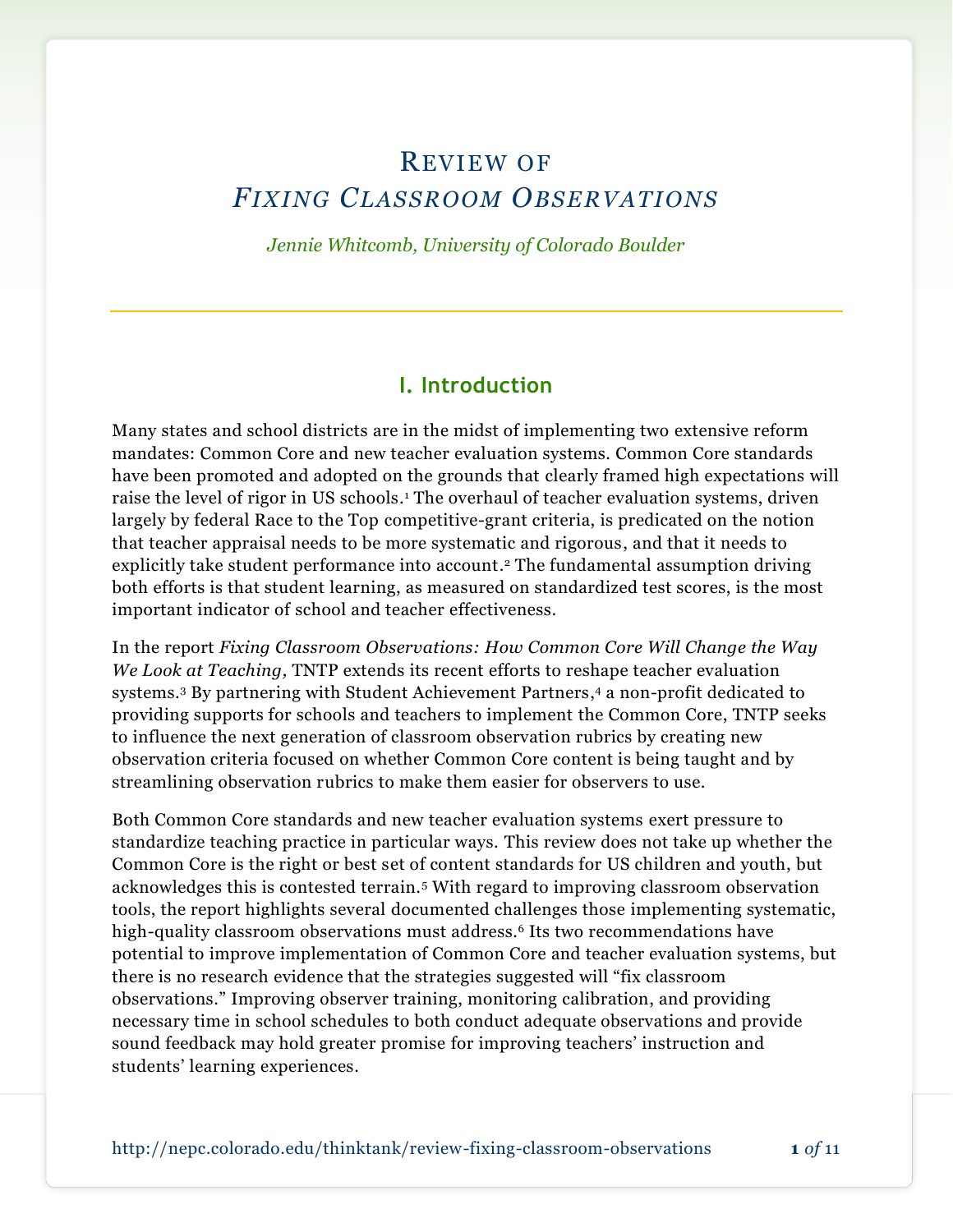#### **II. Findings and Conclusions of the Report**

*Fixing Classroom Observations* posits that many states and school districts are rolling out new teacher evaluation systems that will not succeed in improving instruction because they have not been updated to reflect the Common Core. Moreover, the report asserts many observation systems have not resolved two practical challenges of classroom observations: (1) principals or observers struggle to give high-quality, specific feedback and (2) too many teachers receive high ratings. The report argues these problems with observation systems threaten the success of the Common Core. Thus, the report advocates updating observation tools to pay greater attention to what content is taught and to focus on a smaller number of observable teaching practices.

In making a case for "evolving" classroom observations, the report argues there are four problems with current classroom observation tools. First, **observers are asked to do too much** (p. 2); according to the report, some observation frameworks ask observers to rate teachers on aspects of their practice not observable in a classroom, such as a teacher's professionalism. Second, they contend **rubrics are too complex** (p.2). That is, rubrics have too many criteria, detailed gradations, or both in performance for an observer to keep in mind. Third, **ratings are often inflated and inaccurate** (p.2); citing recent news coverage of several states' initial implementation of teacher evaluation systems, the report claims overall teacher evaluation ratings are too high and that classroom observations contribute to these inflated ratings. Fourth, **observations don't focus enough on feedback** (p.4). Relying on responses from a survey of "America's Best Teachers" conducted by the New Teacher Project, 7 the report claims teachers do not receive constructive feedback to guide improved practice and that there is little accountability within districts to provide quality feedback.

As a response to the problems of classroom observations, the report offers two "must have" changes to bring focus and coherence to classroom observation tools. The report claims these two "must have" changes will improve the fairness of ratings, enhance the quality of feedback teachers receive, make using the rubrics less burdensome for principals, and give state and district leaders more accurate pictures of teacher performance.

**Must Have No. 1: Assess What's Being Taught, Not Just How It's Taught**. The report argues that current instruments focus primarily on instructional delivery and student engagement, resulting in insufficient attention to what content is taught. The report suggests the next generation of observation tools should rate teachers on whether they choose the "right content to teach" (p. 4). It advocates giving more weight in an observation tool to whether the teacher asks students to engage in grade-appropriate intellectual work articulated in Common Core standards. To guide observers, the report promotes new reference materials currently in development by TNTP that will provide anchors of lesson tasks, assessments, and sample student work so observers may rate the alignment of a lesson's content along with instructional delivery.

**Must Have No. 2: Put Observation Rubrics on a Diet**. The report promotes pruning observation rubrics, thereby making them less comprehensive and more focused on "a

<http://nepc.colorado.edu/thinktank/review-fixing-classroom-observations> **2** *of* 11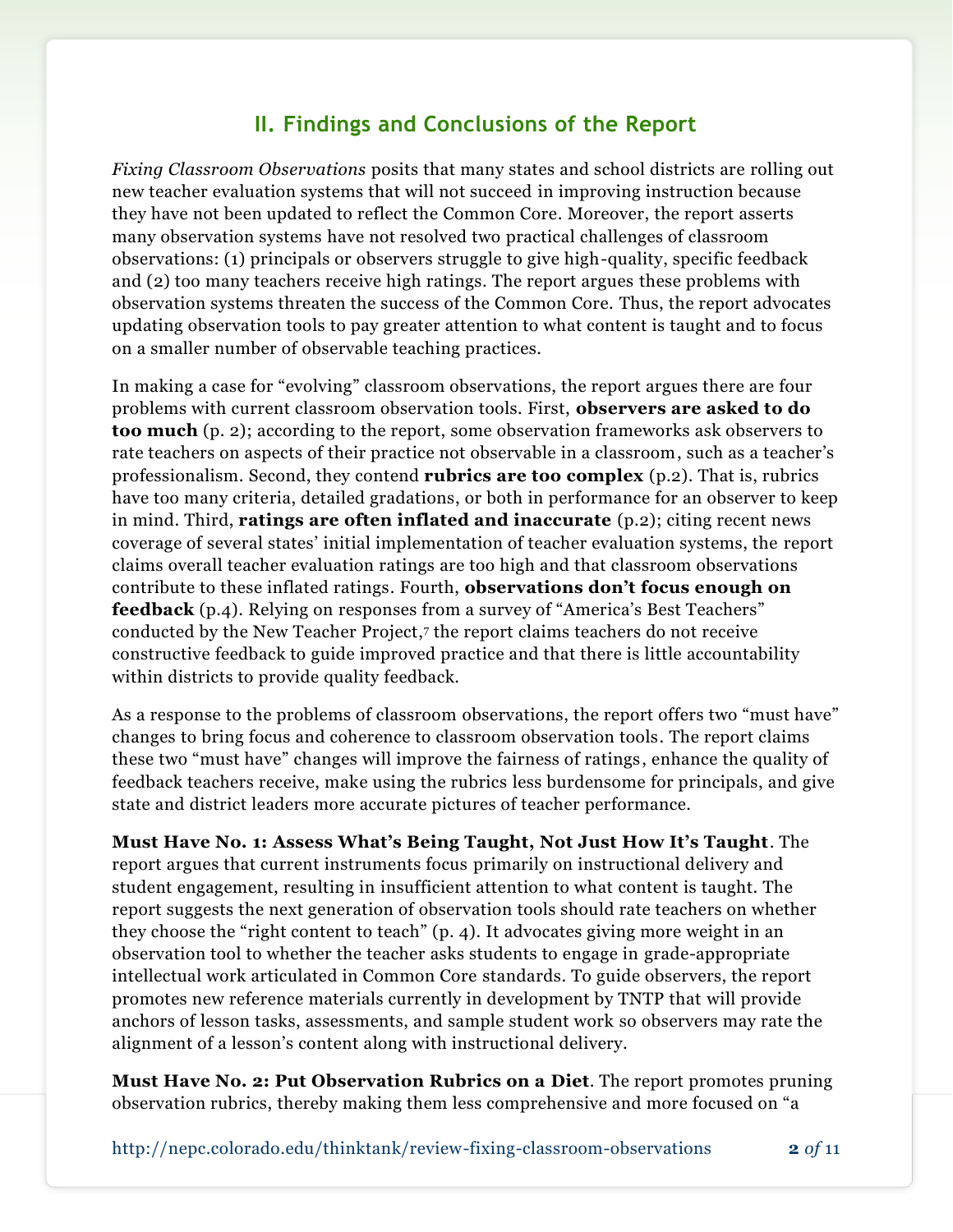small number of essential components of a successful lesson" (p. 6). Recommending 5 to 10 essential items, the report suggests collapsing or combining items that covary—items that tend to cluster together and therefore may be measuring the same aspect of practice. The report also advocates for greater precision in rubrics, thus allowing observers to find evidence for ratings in an efficient manner.

#### **III. Report's Rationale for Its Findings and Conclusions**

The report's critique of current teacher observation tools and recommendations for improvement are not grounded in a theoretical or conceptual framework. To support its claims for why classroom observation rubrics need to change, the report relies on prior TNTP reports (e.g., *Widget Effect*, *Teacher Evaluation 2.*0, *Perspectives of Irreplaceable Teachers*), anecdotal examples, and articles in the popular press (e.g., news coverage about teacher ratings in Florida, Michigan, and Tennessee). The only empirical study cited is the Bill & Melinda Gates Foundation 2012 research report *Gathering Feedback for Teaching*, which reported on the Measures of Effective Teaching (MET) project's large-scale comparison of multiple classroom observation instruments. <sup>8</sup> In sum, with the notable exception of the MET study, the report relies primarily on conventional wisdom to support its claims regarding both the problems with observation rubrics and recommended changes.

#### **IV. Report's Use of Research Literature**

The report does not anchor its recommendations in the research literature. The only research study cited is the Bill & Melinda Gates Foundation 2012 report *Gathering Feedback for Teaching*. <sup>9</sup> While *Gathering Feedback* is a significant study of observation tools, the report ignores all other research on the design of research-based classroom observation tools, including peer-reviewed publications related to the MET study.<sup>10</sup> It ignores the role of human judgment in making accurate classroom observations that distinguish strong from weak teaching. <sup>11</sup> In addition, a central claim of the study is that quality feedback matters in teacher's professional development. As important as this may be, no research is invoked on clinical or instructional feedback and its relationship to improved practice.

#### **V. Review of the Report's Methods**

*Fixing Classroom Observations* is not a research study. TNTP labels this report an "Issues Analysis Report." As such it is an advocacy document crafted to make a case for TNTP's soon-to-be-released prototype rubric for classroom observations. The report relies primarily on conventional wisdom or anecdotal examples to persuade readers that new

<http://nepc.colorado.edu/thinktank/review-fixing-classroom-observations> **3** *of* 11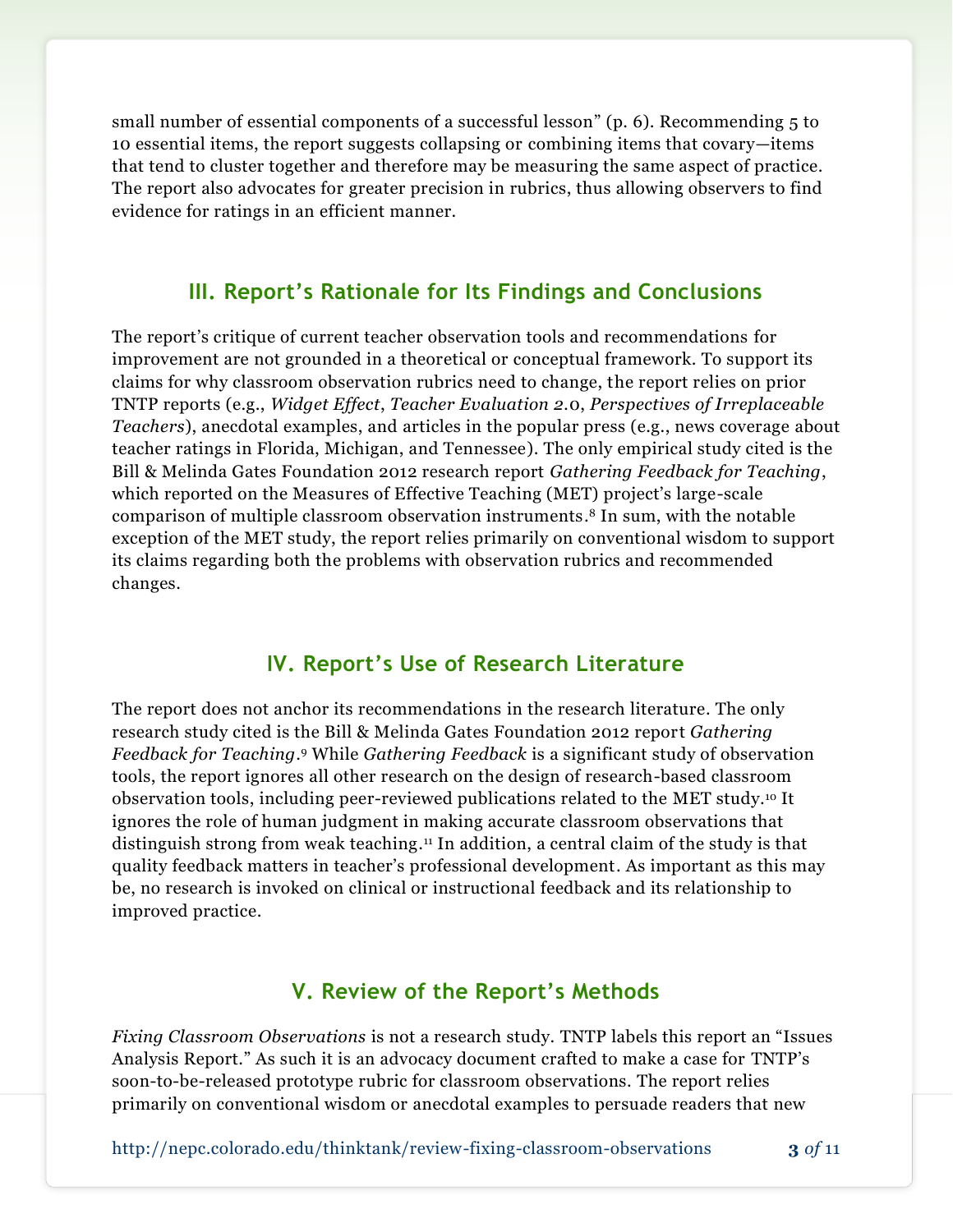tools are needed to support Common Core implementation. New tools may be helpful, but better implementation of extant tools and of teacher evaluation systems might be a more promising path.

#### **VI. Review of the Validity of the Findings and Conclusions**

The report does not build a research-informed case for its conclusions; as such, the validity of the report's conclusions is questionable.

#### **The Report's Analysis of the Problems with Classroom Observation Tools**

The problems the report describes are an admixture of limitations of current observation rubrics as well as problems that result from rushed or poorly executed implementation of more demanding teacher evaluation systems. Many researchers familiar with developing and implementing observation rubrics and teacher evaluation systems recognize and have written about these issues.<sup>12</sup> The recommendation for new observation tools does not necessarily follow from the problems identified.

The report tends to rely on broad generalization followed by anecdote. For example, when describing the problem of observers being asked to rate too much in a classroom visit, the report supports the claim with the assertion that observers are asked to rate off-stage teaching practice, such as communication with parents or professionalism, on each classroom visit. No empirical evidence is provided to suggest how common or widespread this practice is, which runs counter to practical advice on how to build a sound teacher evaluation system. <sup>13</sup> Is this a problem of observation rubrics or poor evaluation system implementation?

The time and cost associated with training observers to rate accurately is pivotal, and failure to do so may contribute to inflated scores. <sup>14</sup> While the report cites newspaper accounts of inflated scores that occurred in several states' first round of implementing new evaluation systems, the key question again is whether score inflation is a problem of rubrics or, instead, poor evaluation system implementation.

The claim that teachers do not receive adequate feedback based on observations is grounded in a TNTP survey of 117 teachers who have been recognized through elite teacher awards. The report states, "only half of respondents agreed or strongly agreed with the statement, *I get regular, constructive feedback on my teaching*" (p.3). While this finding may be one many teachers agree with, will a new rubric fix the problem that many administrators do not have time, and some do not have instructional coaching skill, to provide regular, constructive feedback?

Thus, in seeking to create a case for the problems of observation tools in teacher evaluation systems, the practical problems identified are likely to be affirmed by those in schools and districts. There is, however, no research-informed argument offered to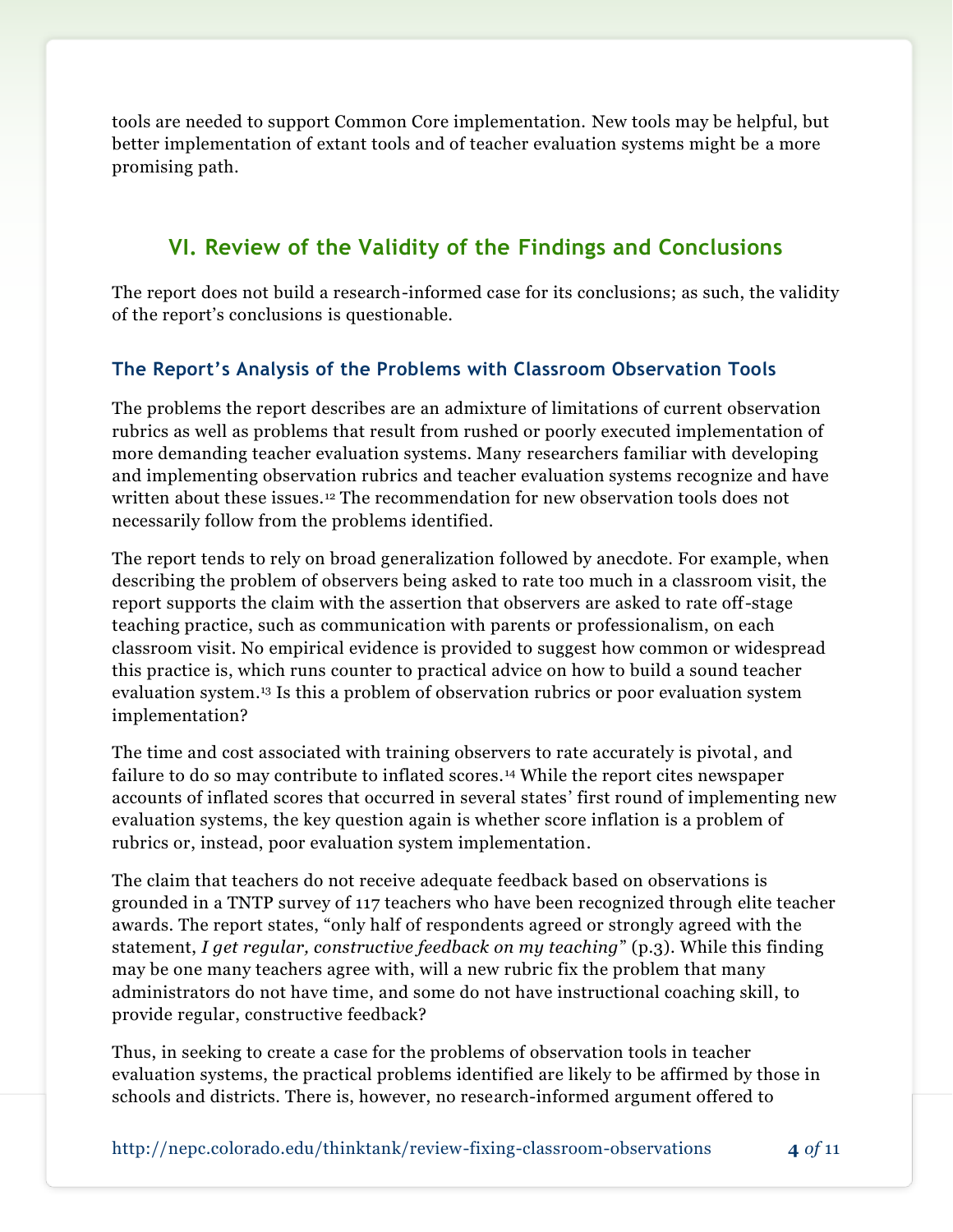support the report's claim that new observation rubrics will fix the problems of inadequate observer training, insufficient monitoring of rater calibration, and lack of time or low skills in providing instructional feedback.

One problem the report highlights is indeed a substantive and methodological one: the complexity of rubrics and how that complexity affects an observer's ability to score accurately. Relying on the MET project's *Gathering Feedback* study, the report declares that "beyond a handful of indicators, observers have too much trouble keeping the competencies and indicators distinct and become overloaded, generally rating most components similarly" (p.2). However, this assertion overlooks relevant caveats or qualifications made in *Gathering Feedback*, which states,

We need to determine whether the small number of principal components discerned by these instruments reflects a general fact about teaching—that is, teaching competencies do come in a small number of packages or clusters—or whether individual observers can only keep track of a few sets of competencies in their minds simultaneously. 15

Further research is warranted to settle whether clustering of ratings is more likely due to covariation or observers' cognitive overload.

The report's specific claim that "any rubric with more than 10 scored elements is likely to see significant covariation among the standards" is not supported by any citations of empirical research. However, this is a rhetorically punchy statement. The number of items on a rubric often reflects how comprehensive a tool it is. There may be good reasons for having a longer tool. When observation rubrics are used as a *learning tool*, it is often desirable for the tool to represent the full range of research-based teaching behaviors and the complexities of teaching practice. A clinical coach does not attempt a comprehensive observation during each visit, but rather focuses on selected dimensions over a series of observations. When observation rubrics are used as an *evaluative tool*, a smaller number of well-chosen and well-specified observable practices is often more appropriate; such a tool is more likely to lead to reliable and valid ratings. No research-based finding is offered that leads one to conclude that the number of elements in a rubric should be capped at  $10.^{16}$ 

#### **The Report's Recommendations to Fix Classroom Observations**

The report's first recommendation—to attend more to a lesson's content in observation rubrics—reflects a commonsense view of how to enact change, in this case Common Core implementation. The implied rationale is that our observation tools—what we look for should reflect what we value, what we want to see improved, or both. Sidestepping debates about the substantive and intellectual merit of Common Core standards or the politics of their adoption, it is sensible to devote attention in a rubric to a lesson's content, and this is a noted weakness in many of the instruments currently available. While attention to content does matter, the proposed tools may serve more to pressure teachers into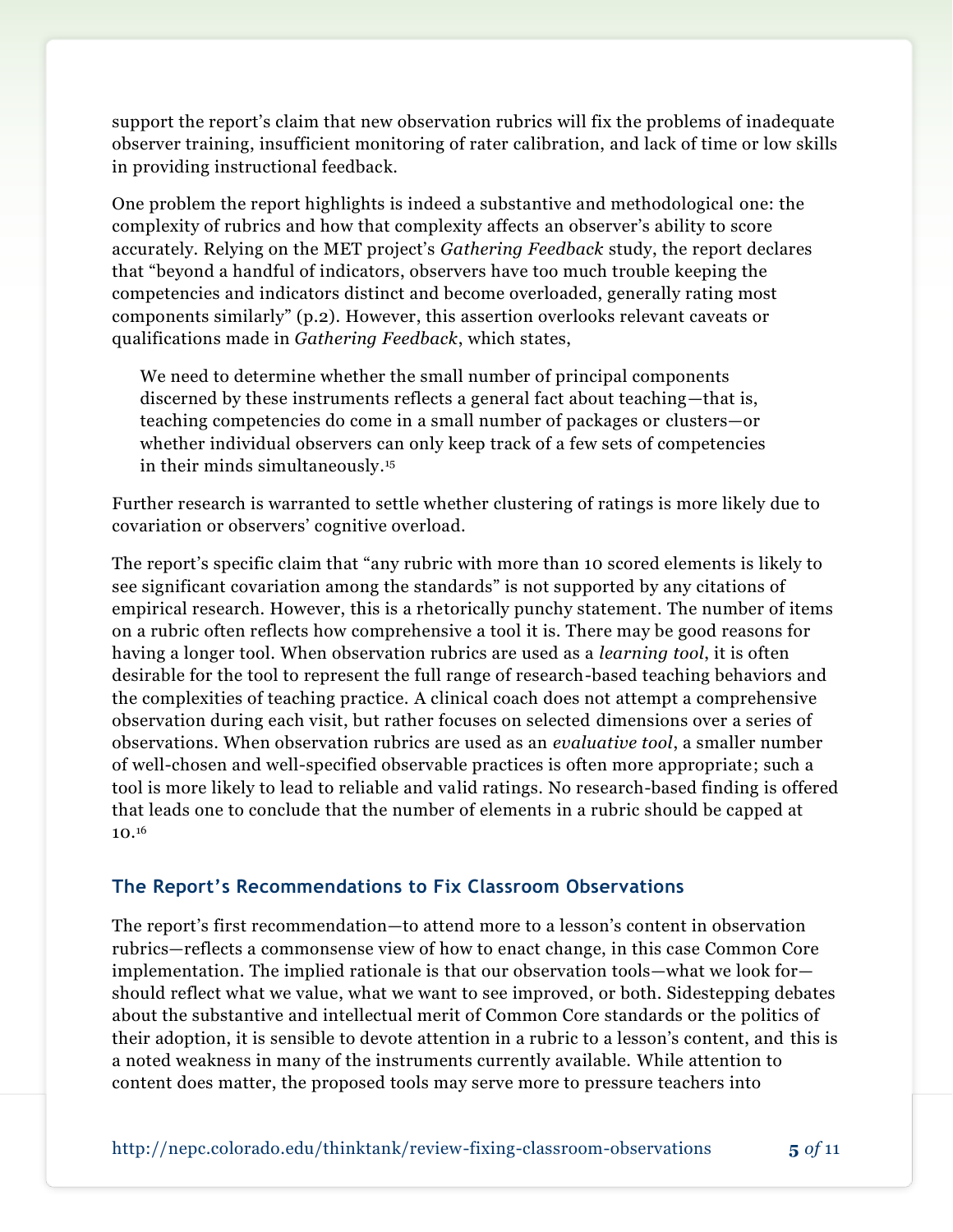accepting and implementing the Common Core standards rather than to improve the intellectual challenge of classroom instruction. <sup>17</sup>

The Common Core standards specify intellectual performances students will be able to demonstrate at different grade levels. As such, the Core presses teachers to make wise choices about both content and instructional practices. Making better use of extant research-based tools may be more practical and prudent than developing new observation

### *The report does not build a research-informed case for its conclusions.*

rubrics. For example, the MET project used both generic and content-focused tools and found that a number of teaching practices that guide students to do demanding intellectual work were infrequently observed (e.g., problem-solving [CLASS], effective discussion [FFT], intellectual challenge [PLATO], richness, [MQI] and investigation [UTOP]). 18 Improving instructional feedback that supports teachers to enact complex teaching practices may be a more promising strategy to leverage change inside classrooms, where the real action of teaching and learning take place.

The report's second recommendation—pare down observation rubrics—is grounded in the MET Project's finding that teaching competencies tend to cluster. <sup>19</sup> The report does not take up how one justifies which domains will be selected and which eliminated. Ultimately, such decisions rely on the purpose of these streamlined observation tools, and the report does not make clear whether the newly proposed tools will be primarily for formative, teacher learning purposes or for evaluative purposes. A streamlined tool that focuses on Common Core content may well leave out other important dimensions of teaching practice. This suggests some caution in assuming the new tool will be suitable for comprehensive teacher evaluation, particularly of novice or probationary teachers. Furthermore, there is always the danger that the culling process will oversimplify the complexity of teaching practice required to enact Common Core standards.

#### **VII. Usefulness of the Report for the Guidance of Policy & Practice**

Schools and districts are in the early stages of implementing both the Common Core and ambitious teacher evaluation systems, and are thus encountering predictable, practical challenges. To "fix" the problems of teacher evaluation systems, the report proposes new streamlined observation tools and focusing on content.

However, the root problem may not be the observation tools. New tools will have little success fixing problems that are driven primarily by poor observer training, poor monitoring of observer quality, inadequate time in schools for observers and teachers to confer, or lack of support for teachers to learn new instructional practices and curriculum.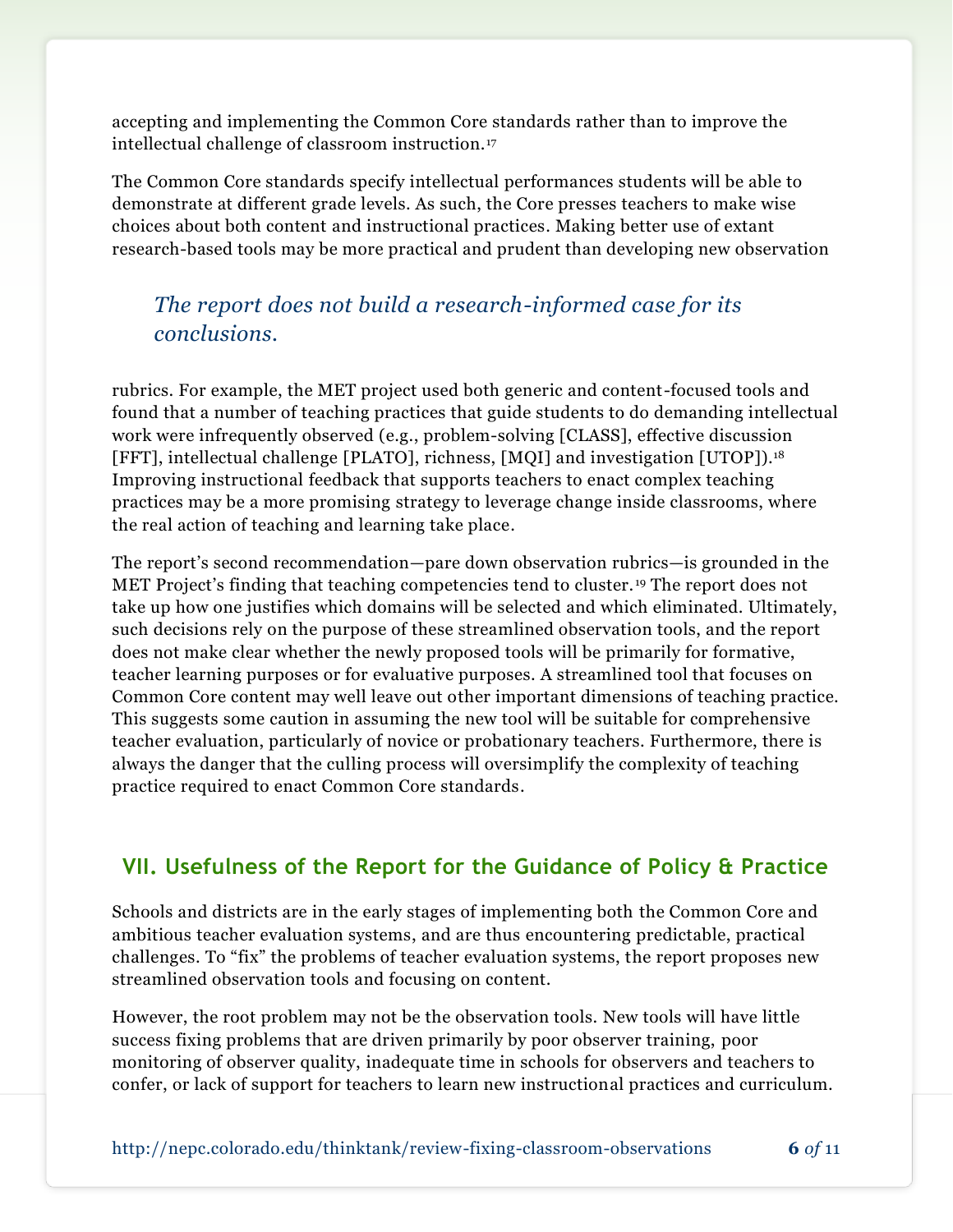Whether the new observation tools proposed in the report will make a difference in Common Core implementation is up for grabs. Tools that help well-trained observers focus thoughtfully on lesson content may guide substantive improvements in instruction. In considering the status of annual teacher performance assessments Kennedy (2010) states, "documenting the intellectual meaning of teaching events remains the elusive final frontier in performance assessments."<sup>20</sup> While Kennedy points to several promising assessment tools that attend to a lesson's content, ultimately, the field has not yet settled whether content focus in an observation tool is an effective teacher evaluation method. Indeed, to evaluate lesson content through the review of artifacts such as student work samples may prove more illustrative and efficient. To improve instructional practice, the field already has available a number of research-based classroom observation instruments from the MET study. These carefully vetted tools include indicators of the intellectually demanding instructional practices that will be needed to implement Common Core standards.

A new instrument that does not solve the structural problems many schools and districts face in implementing observation in new teacher evaluation systems is unlikely to be very helpful. Moreover, in the report, the rationale for building an observation tool around content is not well established, nor is a research-informed argument made for why this new tool will be more successful than better implementation of high-quality observation rubrics already available. The report appears to be a sales-pitch for TNTP's soon-to-belaunched observation tools focused on Common Core lesson content.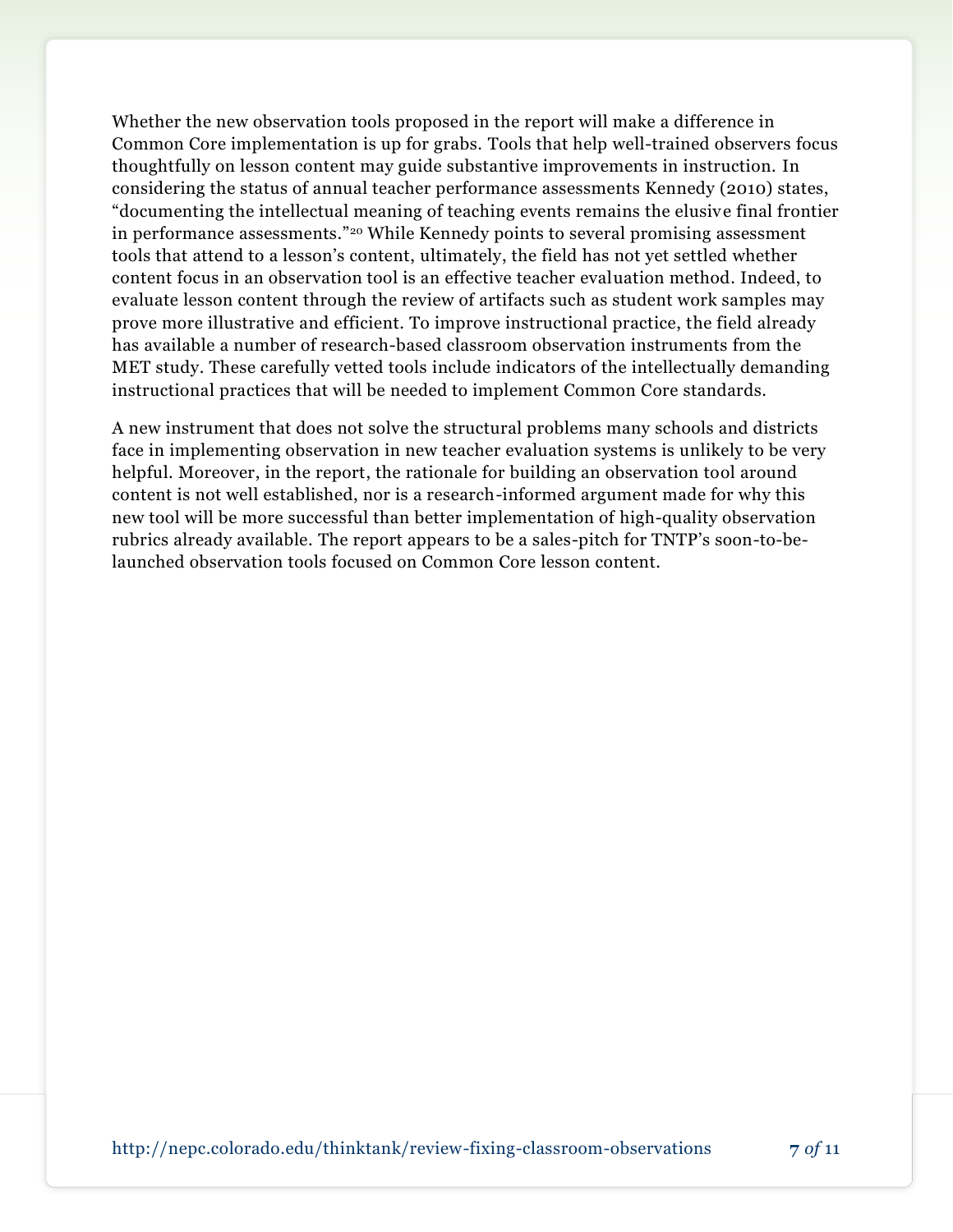#### **Notes and References**

1 Common Core Standards Initiative (2012). *Mission Statement*. Retrieved November 30, 2013, from [http://www.corestandards.org/.](http://www.corestandards.org/)

- 2 United States Government Accountability Office (2013). *Race to the Top: States Implementing Teacher and Principal Evaluation Systems*. Report to the Chairman, Committee on Education and the Workforce, House of Representatives. Washington, DC: Author. Retrieved November 30, 2013, from [http://www.gao.gov/products/GAO-13-777.](http://www.gao.gov/products/GAO-13-777)
- 3 TNTP and Student Achievement Partners (2013). *Fixing Classroom Observations: How Common Core Will Change the Way We Look at Teaching*. New York: Author. Retrieved November 30, 2013, from [http://tntp.org/assets/documents/TNTP\\_FixingClassroomObservations\\_2013.pdf.](http://tntp.org/assets/documents/TNTP_FixingClassroomObservations_2013.pdf)

See also the following TNTP Reports:

TNTP (2010). *Teacher Evaluation 2.*0. New York: Author. Retrieved November 30, 2013 from <http://tntp.org/assets/documents/Teacher-Evaluation-Oct10F.pdf> ;

For a review, see:

Milner, H.R. IV (2010). *Review of "Teacher Evaluation 2.0."* Boulder, CO : National Education Policy Center. Retrieved November 30, 2013, from [http://nepc.colorado.edu/thinktank/review-teach-eval-TNTP;](http://nepc.colorado.edu/thinktank/review-teach-eval-TNTP)

Weisberg, D. Sexton, S. Mulhern, & J. Keeling, D. (2009). *The Widget Effect: Our National Failure to Acknowledge and Act on Teacher Effectiveness Differences*. New York: TNTP. Retrieved November 30, 2013 from [http://tntp.org/assets/documents/TheWidgetEffect\\_2nd\\_ed.pdf;](http://tntp.org/assets/documents/TheWidgetEffect_2nd_ed.pdf)

For a review, see:

Pecheone, R. L. & Wei, R. C. (2009). *Review of "The Widget Effect: Our National Failure to Acknowledge and Act on Teacher Differences."* Boulder and Tempe: Education and the Public Interest Center & Education Policy Research Unit. Retrieved November 30, 2013, from [http://nepc.colorado.edu/files/TTR-Pecheone-WIDGET.pdf.](http://nepc.colorado.edu/files/TTR-Pecheone-WIDGET.pdf)

- 4 Student Achievement Partners (n.d.) Our purpose (web page). New York: Author. Retrieved November 30, 2013, from [http://www.achievethecore.org/about-us.](http://www.achievethecore.org/about-us)
- 5 McDonnell, L. & Weatherford, M.S. (2013). Organized interests and the Common Core. *Educational Researcher*, *42*(9), 488-497.
- 6 Goe, L., Holdheide, L., & Miller, T. (2011). *A practical guide to designing teacher evaluation systems: A tool to assist in the development of teacher evaluation systems.* Washington, DC: National Comprehensive Center for Teacher Quality. Retrieved November 30, 2013 from [http://www.ets.org/research/policy\\_research\\_reports/publications/report/2011/ivtg.](http://www.ets.org/research/policy_research_reports/publications/report/2011/ivtg)
- 7 TNTP (2013). *Perspectives on Irreplaceable teachers: What America's best teachers think about teaching*. New York: Author. Retrieved November 30, 2013, from [http://tntp.org/assets/documents/TNTP\\_Perspectives\\_2013.pdf.](http://tntp.org/assets/documents/TNTP_Perspectives_2013.pdf)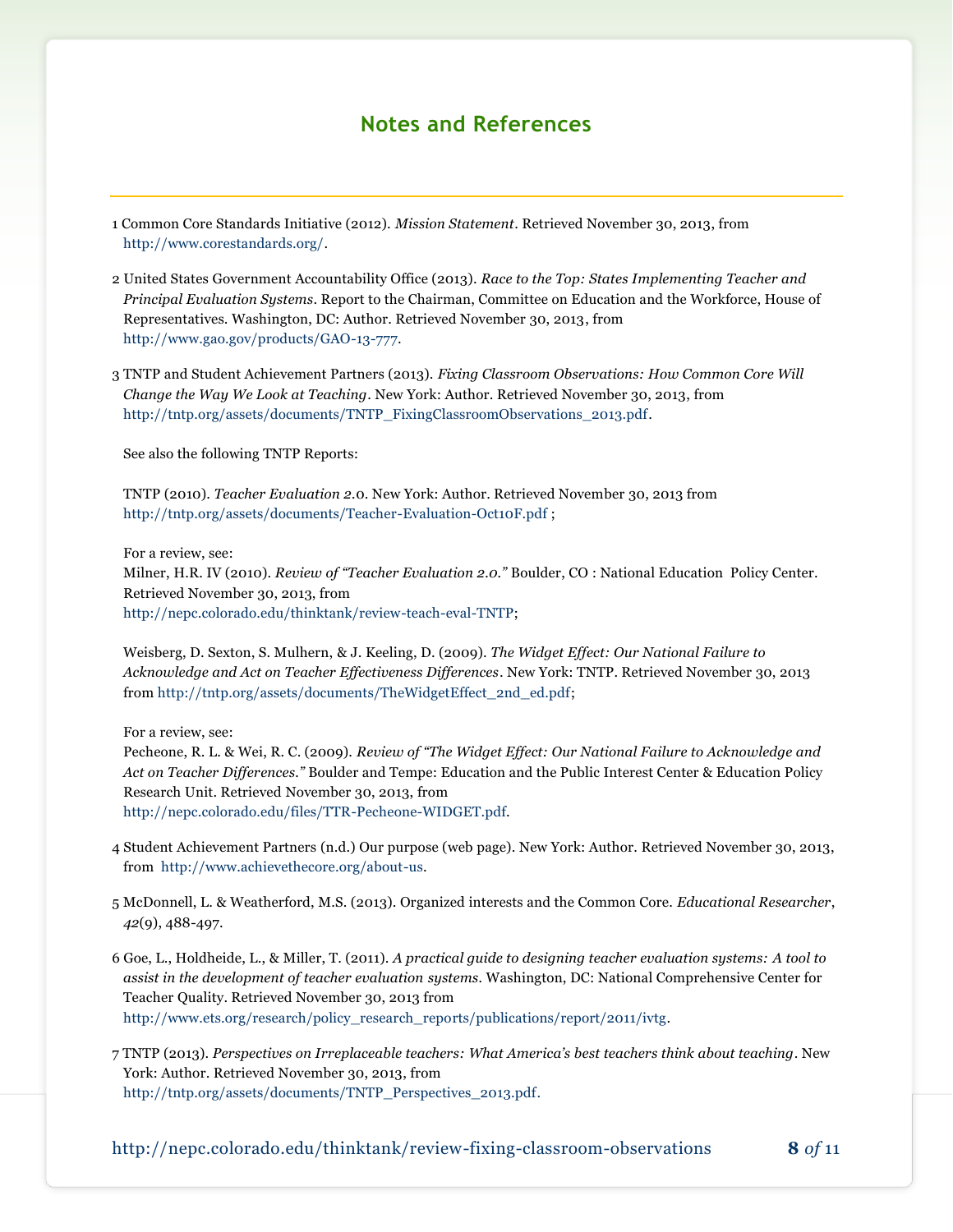8 Kane, T.J. & Staiger, D.O., *et al.* (2012). *Gathering Feedback for Teaching: Combining High-Quality Observation with Student Surveys and Achievement Gains* (MET Project Research Paper). Seattle, WA: Bill & Melinda Gates Foundation. Retrieved November 30, 2013, from [http://www.metproject.org/downloads/MET\\_Gathering\\_Feedback\\_Research\\_Paper.pdf.](http://www.metproject.org/downloads/MET_Gathering_Feedback_Research_Paper.pdf)

For a review, see: Guarino, C. & Stacy, B. (2012). *Review of "Gathering Feedback for Teaching."* Boulder, CO: National Education Policy Center. Retrieved November 30, 2013, from [http://nepc.colorado.edu/thinktank/review-gathering-feedback.](http://nepc.colorado.edu/thinktank/review-gathering-feedback)

9 Kane, T.J. & Staiger, D.O., *et al.* (2012). *Gathering Feedback for Teaching: Combining High-Quality Observation with Student Surveys and Achievement Gains* (MET Project Research Paper). Seattle, WA: Bill & Melinda Gates Foundation. Retrieved November 30, 2013, from [http://www.metproject.org/downloads/MET\\_Gathering\\_Feedback\\_Research\\_Paper.pdf.](http://www.metproject.org/downloads/MET_Gathering_Feedback_Research_Paper.pdf)

10 See, for example, the following research syntheses:

Gitomer, D. (Ed.) (2009). *Measurement Issues and Assessment for Teaching Quality*. Thousand Oaks, CA: Sage;

Gitomer, D. H., & Bell, C. A. (2013). Evaluating teaching and teachers. In K. F. Geisinger (Ed.), *APA Handbook of Testing and Assessment in Psychology* 3, 415–444. Washington, DC: American Psychological Association;

Goe, L., Bell, C., & Little, O. (2008) *Approaches to evaluating teacher effectiveness: A research synthesis.*  Washington, DC: National Comprehensive Center for Teacher Quality. Retrieved November 30, 2013, from [http://www.gtlcenter.org/sites/default/files/docs/EvaluatingTeachEffectiveness.pdf;](http://www.gtlcenter.org/sites/default/files/docs/EvaluatingTeachEffectiveness.pdf)

Kennedy, M. (2010). Approaches to Annual Performance Assessment. In M. Kennedy (Ed.). *Teacher Assessment and the Quest for Teacher Quality: A Handbook*, 225-250. San Francisco, CA: Jossey-Bass;

Porter, A., Youngs, P., & Odden, A. (2001). Advancement in teacher assessments and their uses. In V. Richardson (Ed.) *Handbook of Research on Teaching*, 4th ed., 259-297. Washington, DC: American Educational Research Association.

11 Strong, M., Gargani, J., & Hacifazlioğlu, Ö. (2011). Do we know a successful teacher when we see one? Experiments in the identification of effective teachers. *Journal of Teacher Education*, *62*(4), 367-382.

12 Darling-Hammond, L. (2013). *Getting Teacher Evaluation Right: What Really Matters for Effectiveness and Improvement*. New York: Teachers College;

Hinchey, P. (2010). *Getting teacher assessment right: What policymakers can learn from research*. Boulder, CO: National Education Policy Center. Retrieved November 30, 2013, from [http://nepc.colorado.edu/publication/getting-teacher-assessment-right;](http://nepc.colorado.edu/publication/getting-teacher-assessment-right)

Goe, L., Holdheide, L., Miller, T. (2011). *A Practical Guide to Designing Teacher Evaluation Systems: A Tool to Assist in the Development of Teacher Evaluation Systems.* Washington, DC: National Comprehensive Center for Teacher Quality. Retrieved November 30, 2013, from [http://www.ets.org/research/policy\\_research\\_reports/publications/report/2011/ivtg;](http://www.ets.org/research/policy_research_reports/publications/report/2011/ivtg)

Joe, J., Tocci, C., Holtzman, S., Williams, J. (2013). *Foundations of Observation: Considerations for Developing a Classroom Observation System That Helps Districts Achieve Consistent and Accurate Scores*. MET Project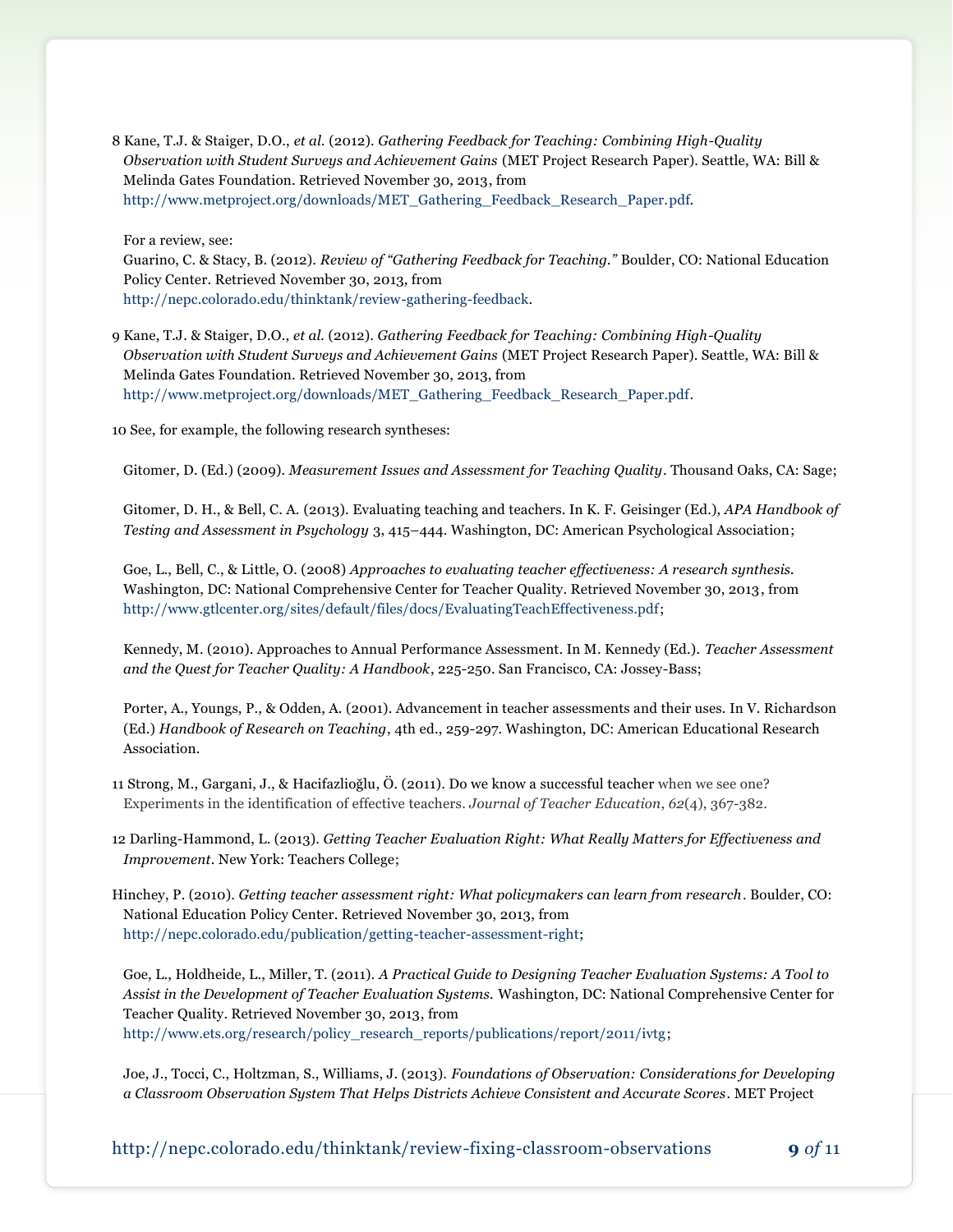Policy and Practice Brief. Seattle, WA: Bill & Melinda Gates Foundation. Retrieved November 30, 2013, from [http://www.metproject.org/downloads/MET-ETS\\_Foundations\\_of\\_Observation.pdf;](http://www.metproject.org/downloads/MET-ETS_Foundations_of_Observation.pdf)

Popham, J. (2013). *Evaluating America's teachers: Mission possible?* Thousand Oaks, CA: Corwin.

13 Goe, L., Bell, C., & Little, O. (2008) *Approaches to evaluating teacher effectiveness: A research synthesis.*  Washington, DC: National Comprehensive Center for Teacher Quality. Retrieved November 30, 2013, from [http://www.gtlcenter.org/sites/default/files/docs/EvaluatingTeachEffectiveness.pdf.](http://www.gtlcenter.org/sites/default/files/docs/EvaluatingTeachEffectiveness.pdf)

14 For a discussion about the importance of proper training of raters, see:

Goe, L., Bell, C., & Little, O. (2008) *Approaches to evaluating teacher effectiveness: A research synthesis.*  Washington, DC: National Comprehensive Center for Teacher Quality, 25. Retrieved November 30, 2013, from [http://www.gtlcenter.org/sites/default/files/docs/EvaluatingTeachEffectiveness.pdf.](http://www.gtlcenter.org/sites/default/files/docs/EvaluatingTeachEffectiveness.pdf)

On objectivity in scoring, see:

Kennedy, M. (2010). Approaches to Annual Performance Assessment. In M. Kennedy (Ed.), *Teacher Assessment and the Quest for Teacher Quality: A Handbook*, 225-250. San Francisco, CA: Jossey-Bass, 243-245.

15 Kane, T.J. & Staiger, D.O., *et al.* (2012). *Gathering Feedback for Teaching: Combining High-Quality Observation with Student Surveys and Achievement Gains* (MET Project Research Paper). Seattle, WA: Bill & Melinda Gates Foundation, 33. Retrieved November 30, 2013, from [http://www.metproject.org/downloads/MET\\_Gathering\\_Feedback\\_Research\\_Paper.pdf.](http://www.metproject.org/downloads/MET_Gathering_Feedback_Research_Paper.pdf)

16 For a discussion about the different purposes of observation tools and the importance that must be paid to "dual-purpose" tools., see:

Goe, L., Bell, C., & Litle, O. (2008) *Approaches to evaluating teacher effectiveness: A research synthesis.*  Washington, DC: National Comprehensive Center for Teacher Quality, 12-14. Retrieved November 30, 2013, from [http://www.gtlcenter.org/sites/default/files/docs/EvaluatingTeachEffectiveness.pdf.](http://www.gtlcenter.org/sites/default/files/docs/EvaluatingTeachEffectiveness.pdf)

17 Mary Kennedy (2010) offers a helpful historical analysis of how teacher performance assessments, such as a classroom observation tools, have changed over time to accommodate shifts in what the general public values about good teaching. In the chapter's concluding discussion, she states:

The most significant problem remaining in most state and district assessments of teaching, including those based on Danielson's *Enhancing Professional Practice: Framework for Teaching*, is that they still do not give sufficient attention to the substantive and intellectual merits of classroom lessons themselves. Evaluators may be asked to judge the clarity of lesson plans, the quality of classroom interactions, the physical arrangement of the classroom, or interactions with parents, but they rarely are asked to evaluate the accuracy, importance, coherence, or relevance of the content that is actually being taught or to rate the level of intellectual work students are asked to do (p.246).

Kennedy, M. (2010). Approaches to Annual Performance Assessment. In M. Kennedy (Ed.). *Teacher Assessment and the Quest for Teacher Quality: A Handbook*, 225-250. San Francisco, CA: Jossey-Bass.

18 See:

Kane, T.J. & Staiger, D.O., et al. (2012). *Gathering Feedback for Teaching: Combining High-Quality Observation with Student Surveys and Achievement Gains*. MET Project Research Paper. Seattle: WA: Bill & Melinda Gates

<http://nepc.colorado.edu/thinktank/review-fixing-classroom-observations> **10** *of* 11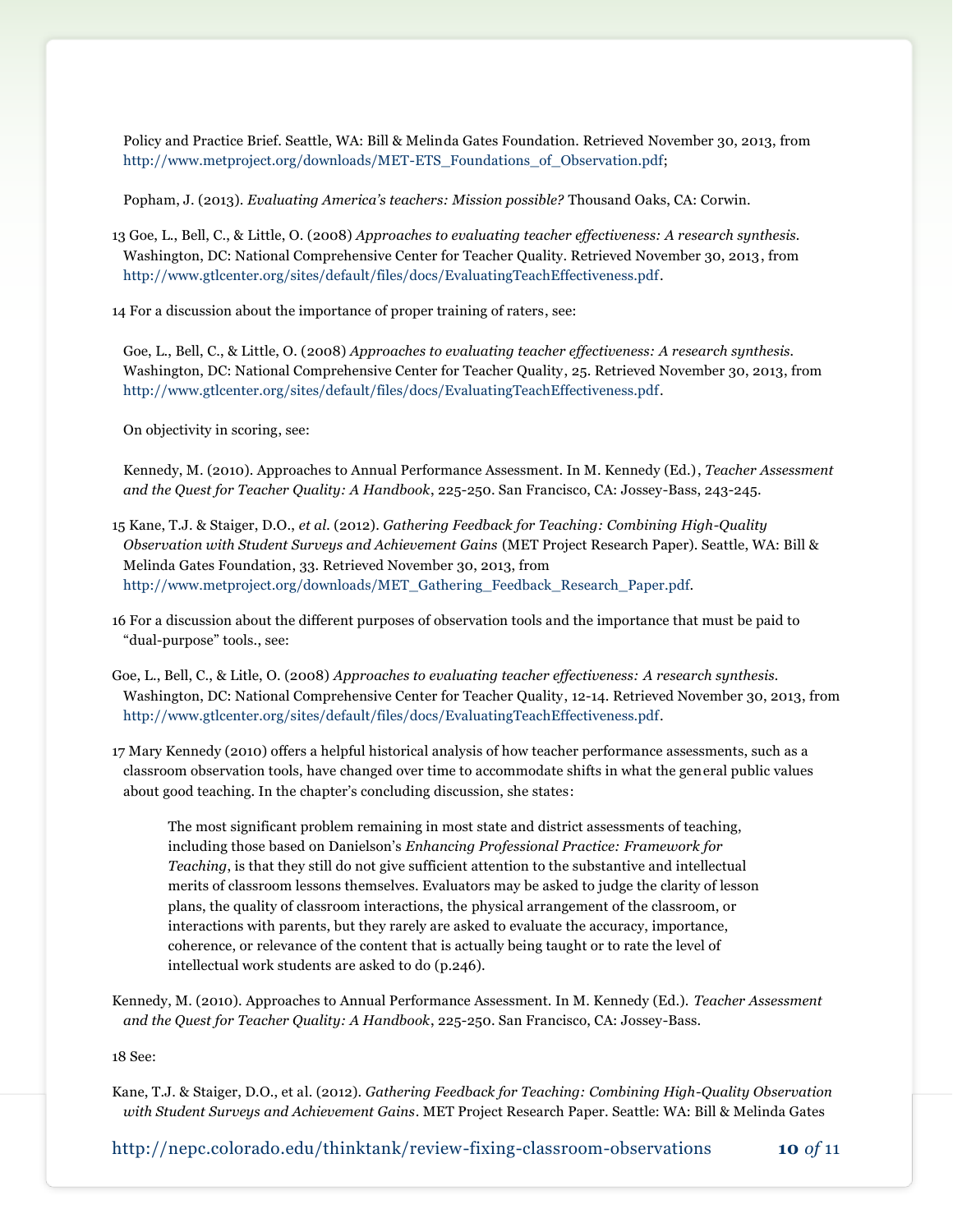Foundation, 25. Retrieved November 30, 2013, from [http://www.metproject.org/downloads/MET\\_Gathering\\_Feedback\\_Research\\_Paper.pdf.](http://www.metproject.org/downloads/MET_Gathering_Feedback_Research_Paper.pdf)

- 19 Kane, T.J. & Staiger, D.O., et al. (2012). *Gathering Feedback for Teaching: Combining High-Quality Observation with Student Surveys and Achievement Gains*. MET Project Research Paper. Seattle: WA: Bill & Melinda Gates Foundation, 28-33. Retrieved November 30, 2013, from [http://www.metproject.org/downloads/MET\\_Gathering\\_Feedback\\_Research\\_Paper.pdf.](http://www.metproject.org/downloads/MET_Gathering_Feedback_Research_Paper.pdf)
- 20 Kennedy, M. (2010). Approaches to Annual Performance Assessment. In M. Kennedy (Ed.). *Teacher Assessment and the Quest for Teacher Quality: A Handbook*, .225-250. San Francisco, CA: Jossey-Bass, 246.